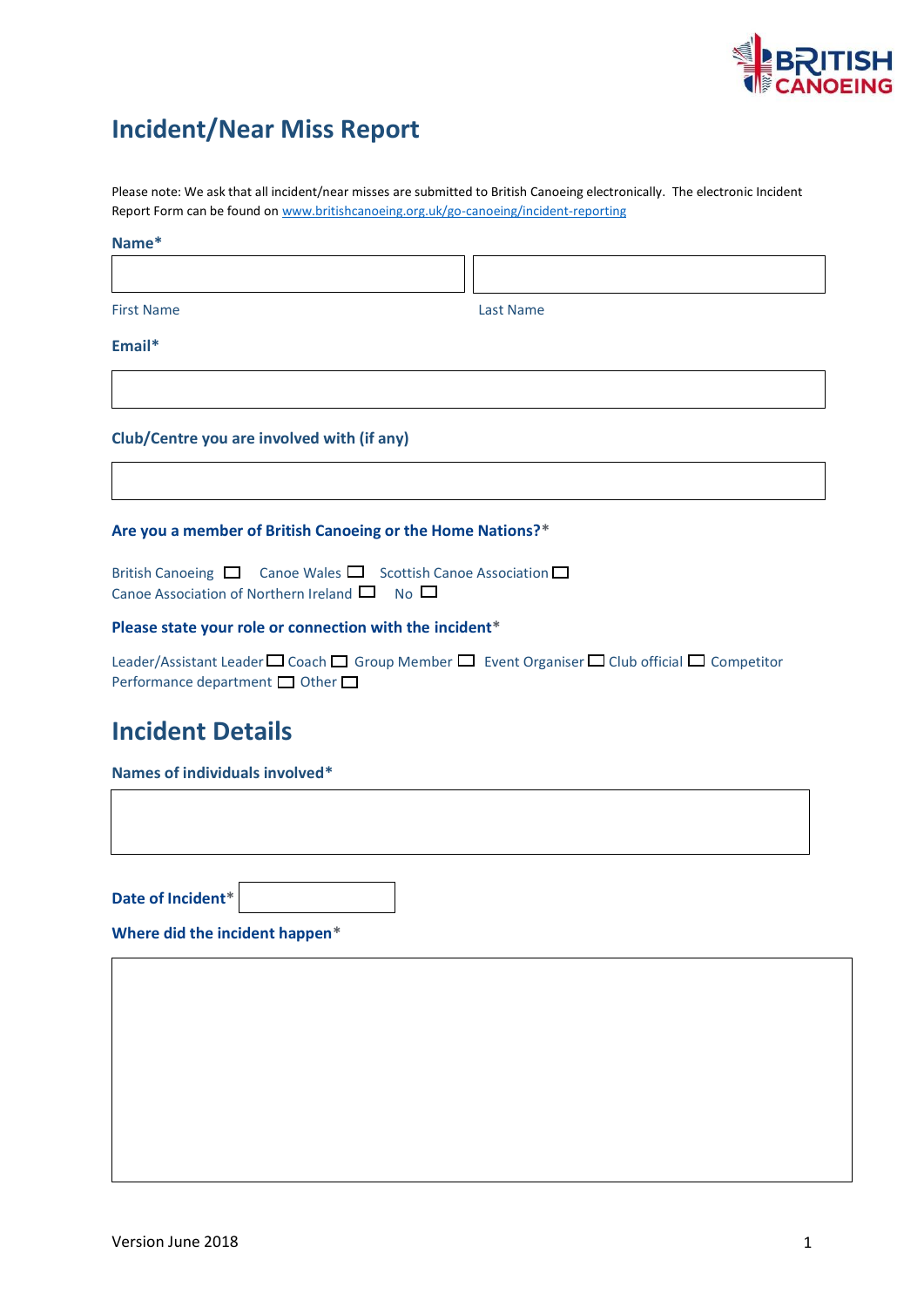

#### **Please describe the incident\***

*Include here any relevant conditions such as weather, temperature, grade of white water, sea/river conditions ect.*

#### **Type of Water**

Canal  $\Box$  Ungraded River  $\Box$  Tidal River/Estuary  $\Box$  White Water  $\Box$  Lake Reservoir  $\Box$ Sea  $\square$  Swimming Pool/Polo  $\square$  Other On land/ Bank  $\square$ 

Other  $\Box$  Please explain

#### **Incident Type - Please choose the most relevant description**

Injury  $\Box$  Medical Condition  $\Box$  Other River/Water User  $\Box$  Access/Navigation  $\Box$  Angling Dispute  $\Box$ Environmental/Pollution/Wildlife  $\square$  Emergency Service/Third Party Call Out  $\square$ Equipment Failure Report Under RIDDOR Other  $\Box$  Near miss  $\Box$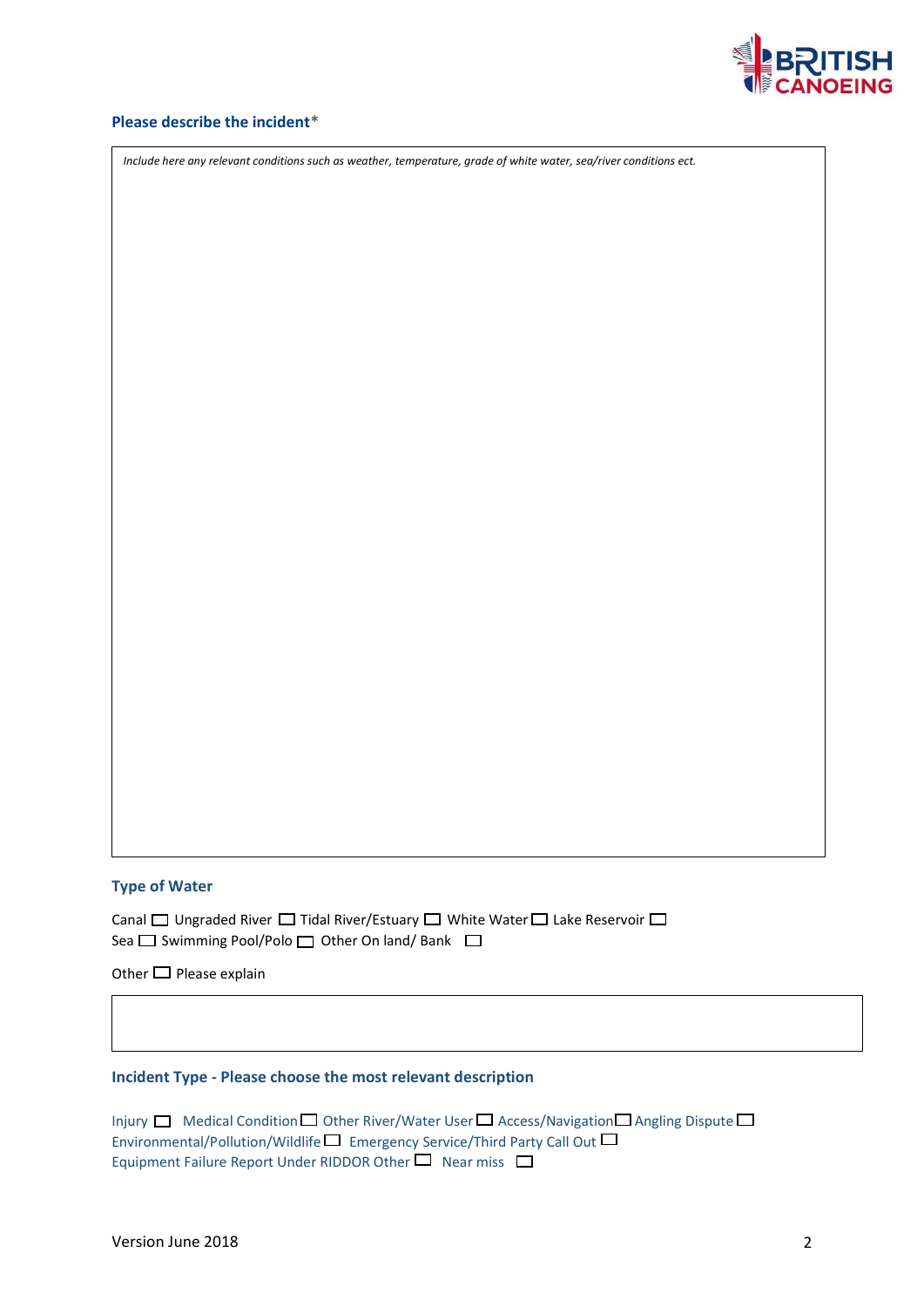

#### **Did the incident require medical treatment - Please choose all that apply \***

#### No **D**

Yes – via an onsite first aider/paramedic  $\Box$  Yes – attended A&E (not admitted to hospital)  $\Box$ 

Yes – admitted to hospital for less than 24 hrs  $\Box$  Yes – admitted to hospital for more than 24 hrs  $\Box$ 

Other  $\Box$  Please explain

#### **Is there any action required from British Canoeing?**

 $Yes$   $\square$ 

No  $\Box$ 

#### **If Yes what action is required**

**What was the final outcome of the incident? (If known)**